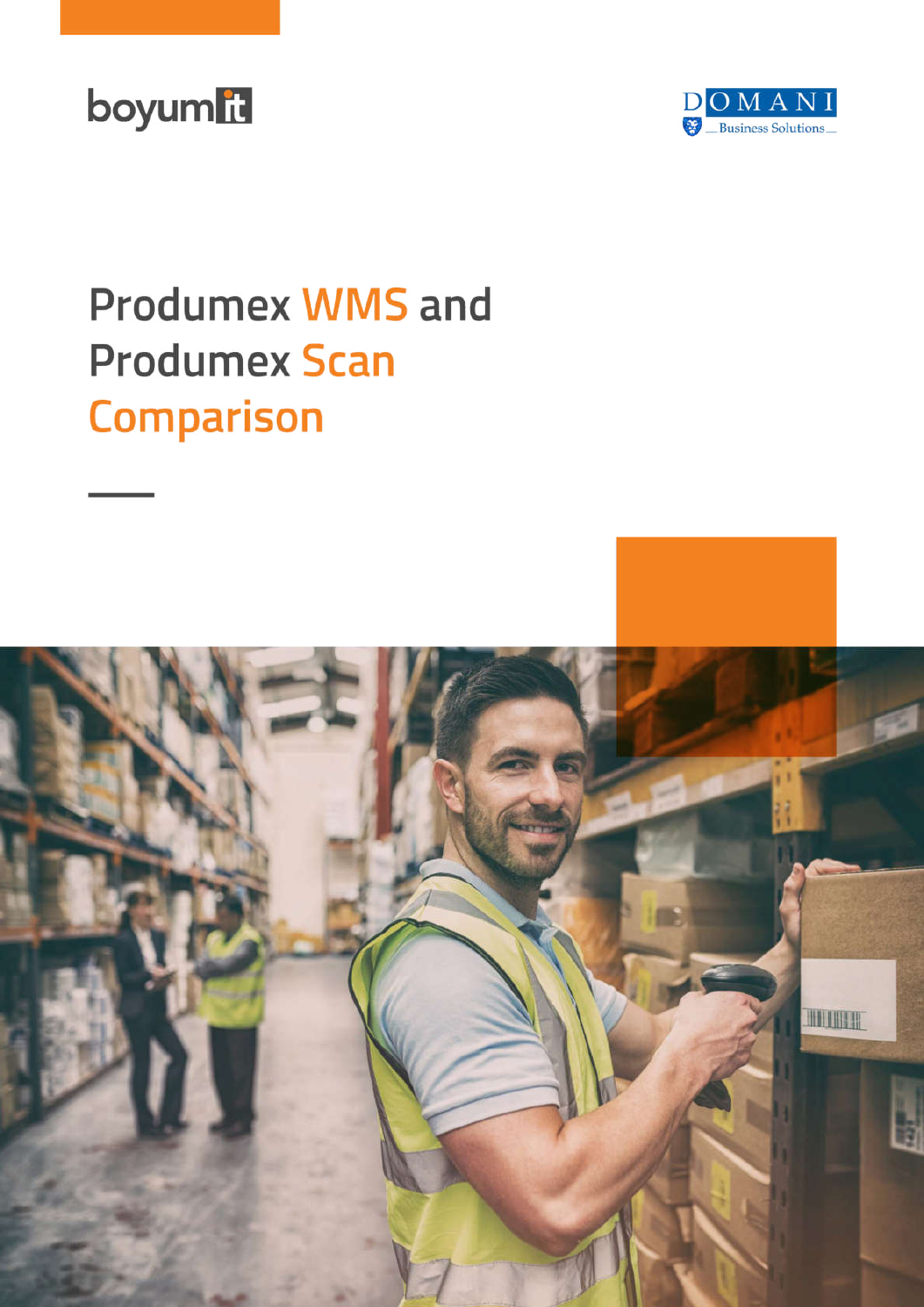### **Introduction**

**Anyone successful in the world of business will acknowledge the importance of effectively organized logistics, and the fact that their seamless implementation is a key element in both keeping pace with customer demands and outperforming competitors.**

Whatever the size of your business, the aim is to grow and expand, whether regionally, internationally or globally. Regardless of the location or industry of your business, efficient logistics processes can help cut the cost and time spent on moving products from one place to another.

**Effective** transport improves a supply chain by **decreasing**, if not avoiding completely, the **waste** of materials and time. In addition it enables supply chain professionals to **deliver products to the right location on time**, which is a **priority** for any successful business.

The primary goal of logistics is to ensure the delivery of a product, but they actually have a far broader impact. Other logistical functions include warehousing, inventory management, order fulfillment, scheduling and the coordination of other logistics

providers. In addition to this, logistics management covers customer service, coordination with manufacturers, sourcing and procurement. These days, information technology is a key factor in logistics management, allowing businesses to locate a product at any time of the day or night, anywhere in the world.

Produmex solutions have been developed specifically with this in mind: SAP certified add-ons that streamline warehouse operations and integrate them seamlessly with SAP Business One at ERP level. Select the solution that fits your requirements from the following: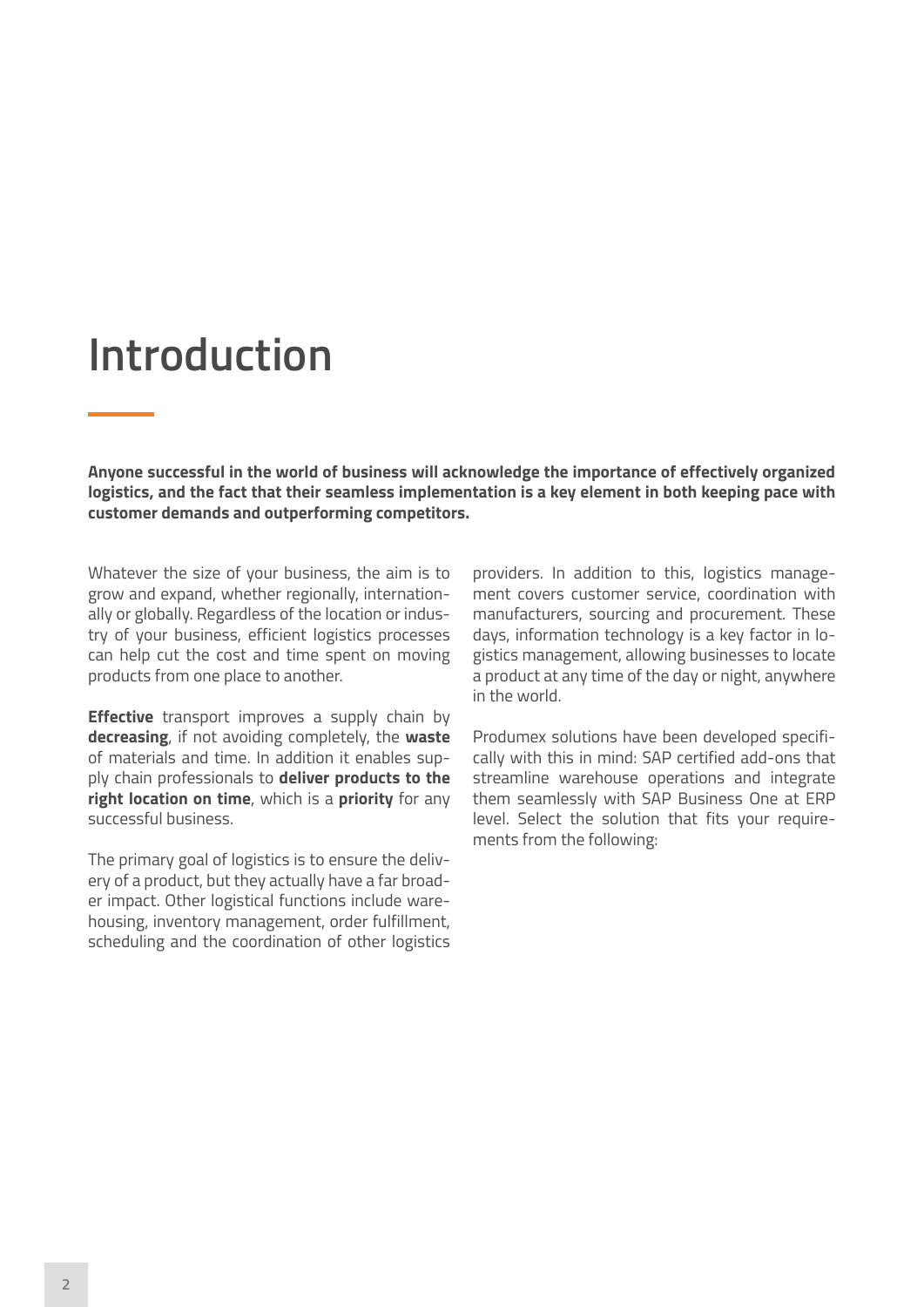

**Manage inbound & outbound logistics functions, with industryfocused functionality to enable distributors & manufacturers to meet customer, industry and regulatory demands.**



**An easy-to-implement, barcode scanning solution for warehouse operators that automates the standard SAP Business One inventory transactions and business flows in real-time.**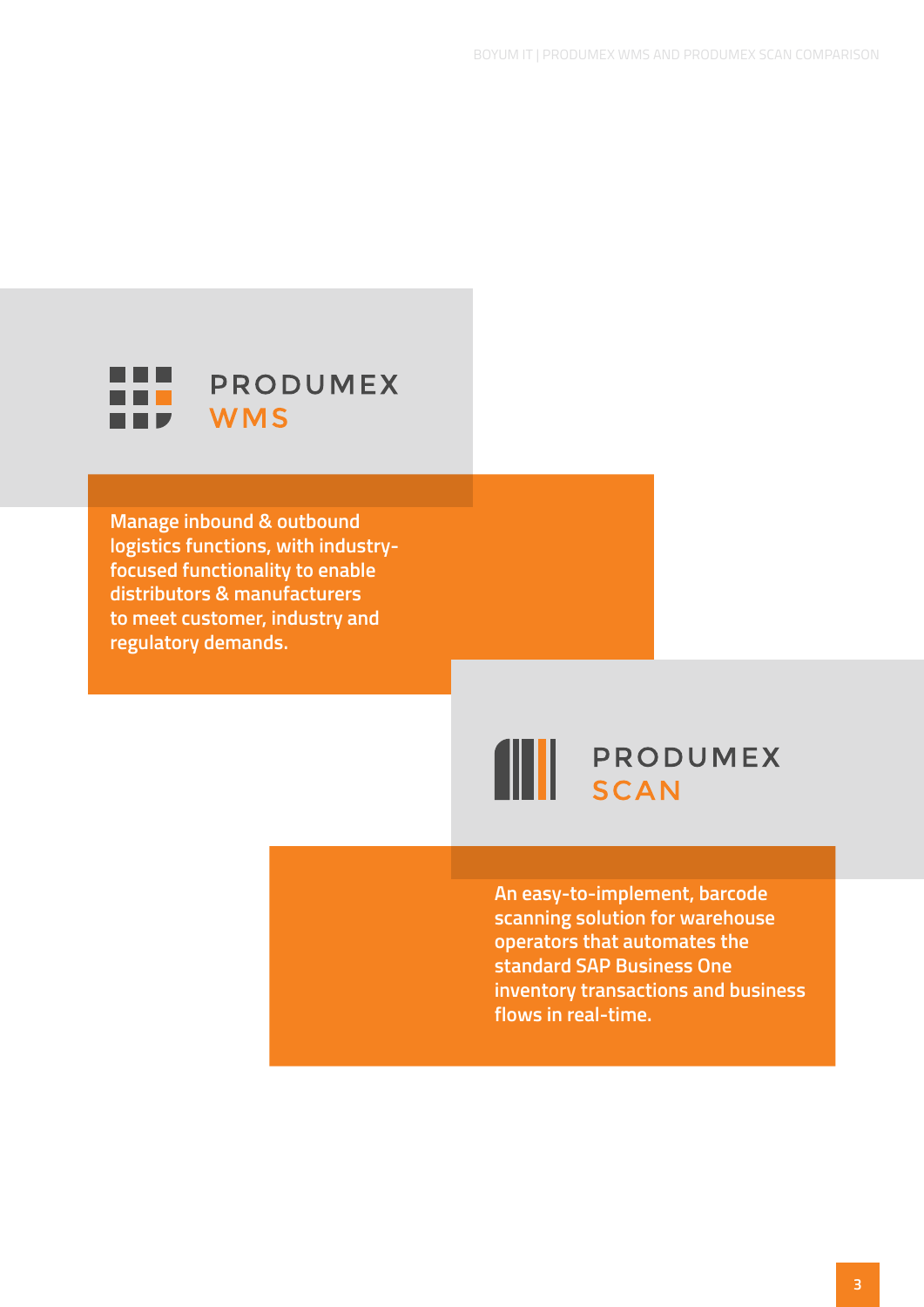### **Overview**

**CATEGORY/FUNCTION PRODUMEX WMS PRODUMEX SCAN**

**TECHNOLOGY**

| <b>SAP Business One Release</b>  | Version 9.x                 | Version 9.x                 |
|----------------------------------|-----------------------------|-----------------------------|
| <b>Database</b>                  | Microsoft SQL Server & HANA | Microsoft SQL Server & HANA |
| <b>Label Printing Technology</b> | Crystal Reports             | Crystal Reports             |
| <b>Label Designer</b>            | Crystal Reports             | Crystal Reports             |
| <b>Event Based Printing</b>      | Yes                         | No                          |
| <b>SAP Cloud Capable</b>         | No                          | Yes                         |
| Thin Client Set Up               | Remote Desktop              | WinCE or WinMobile          |

| <b>ITEM MANAGEMENT</b>                                               |              |              |
|----------------------------------------------------------------------|--------------|--------------|
| <b>SAP B1 Warehouses</b>                                             | $\checkmark$ | $\checkmark$ |
| <b>SAP B1 Bin Locations</b>                                          |              | $\checkmark$ |
| <b>Organizational Structure</b><br>(Bins, Zones, Docks, Silos/Tanks) | $\checkmark$ |              |
| <b>SAP B1 UOM's</b>                                                  | $\checkmark$ | $\checkmark$ |
| <b>Batch Management</b>                                              | $\checkmark$ | $\checkmark$ |
| <b>Best Before Date/Expiry Date</b>                                  | $\checkmark$ |              |
| <b>Shelf Life</b>                                                    | $\checkmark$ |              |
| <b>Advanced Batch Attributes</b>                                     | $\checkmark$ |              |
| <b>Serial Number Management</b>                                      | $\checkmark$ | $\checkmark$ |
| <b>Enhanced Traceability</b>                                         | $\checkmark$ | SAP B1 Std   |
| <b>Quality Control Features</b>                                      | ✓            |              |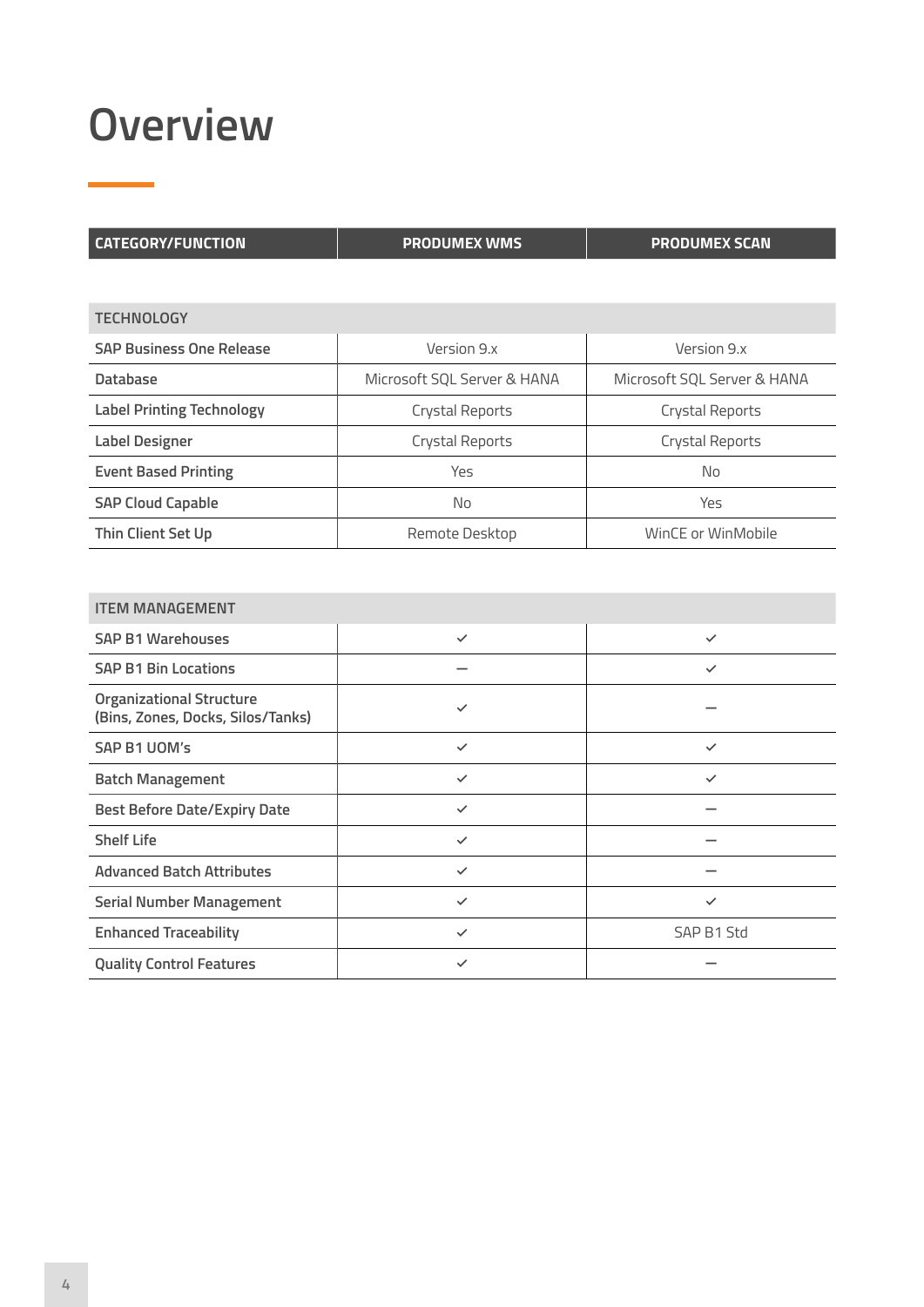| <b>CATEGORY/FUNCTION</b> |  |
|--------------------------|--|
|                          |  |

**CATEGORY/FUNCTIONAL PRODUMEX SCAN** 

| <b>OUTBOUND LOGISTICS</b>                                          |              |              |
|--------------------------------------------------------------------|--------------|--------------|
| <b>Create Delivery directly from</b><br><b>Sales Order</b>         |              | $\checkmark$ |
| <b>Picking</b>                                                     | $\checkmark$ | $\checkmark$ |
| <b>Advanced Picking Strategies</b><br>(Wave, Zone, Multi & Ad-hoc) | $\checkmark$ |              |
| Packing                                                            | $\checkmark$ | $\checkmark$ |
| <b>Sales Returns</b>                                               | $\checkmark$ | $\checkmark$ |
| <b>Picklist Robot</b>                                              | $\checkmark$ |              |
| <b>Delivery Routes &amp; Planning</b>                              | $\checkmark$ |              |
| Sales BoM supported                                                | $\checkmark$ |              |
| <b>Cash &amp; Carry for Sales Orders</b>                           |              | $\checkmark$ |
| <b>Cash &amp; Carry for Picklists</b>                              | ✓            |              |
| <b>Consolidated Packing</b>                                        | $\checkmark$ |              |
| Undo picking & Skip during<br><b>Pick or Pack</b>                  | $\checkmark$ |              |
| <b>Credit Note</b>                                                 |              | $\checkmark$ |
| <b>Shipping Label Printing</b>                                     | $\checkmark$ | $\checkmark$ |
|                                                                    |              |              |

#### **PRODUCTION**

| <b>Picking for Production</b>  | $\checkmark$ |  |
|--------------------------------|--------------|--|
| <b>Weighing and Dispensing</b> |              |  |
| <b>Move to Production Line</b> | $\checkmark$ |  |
| <b>Receipt from Production</b> | $\checkmark$ |  |
| <b>Issue for Production</b>    | $\checkmark$ |  |
| <b>Return components</b>       | $\checkmark$ |  |
| By-products                    |              |  |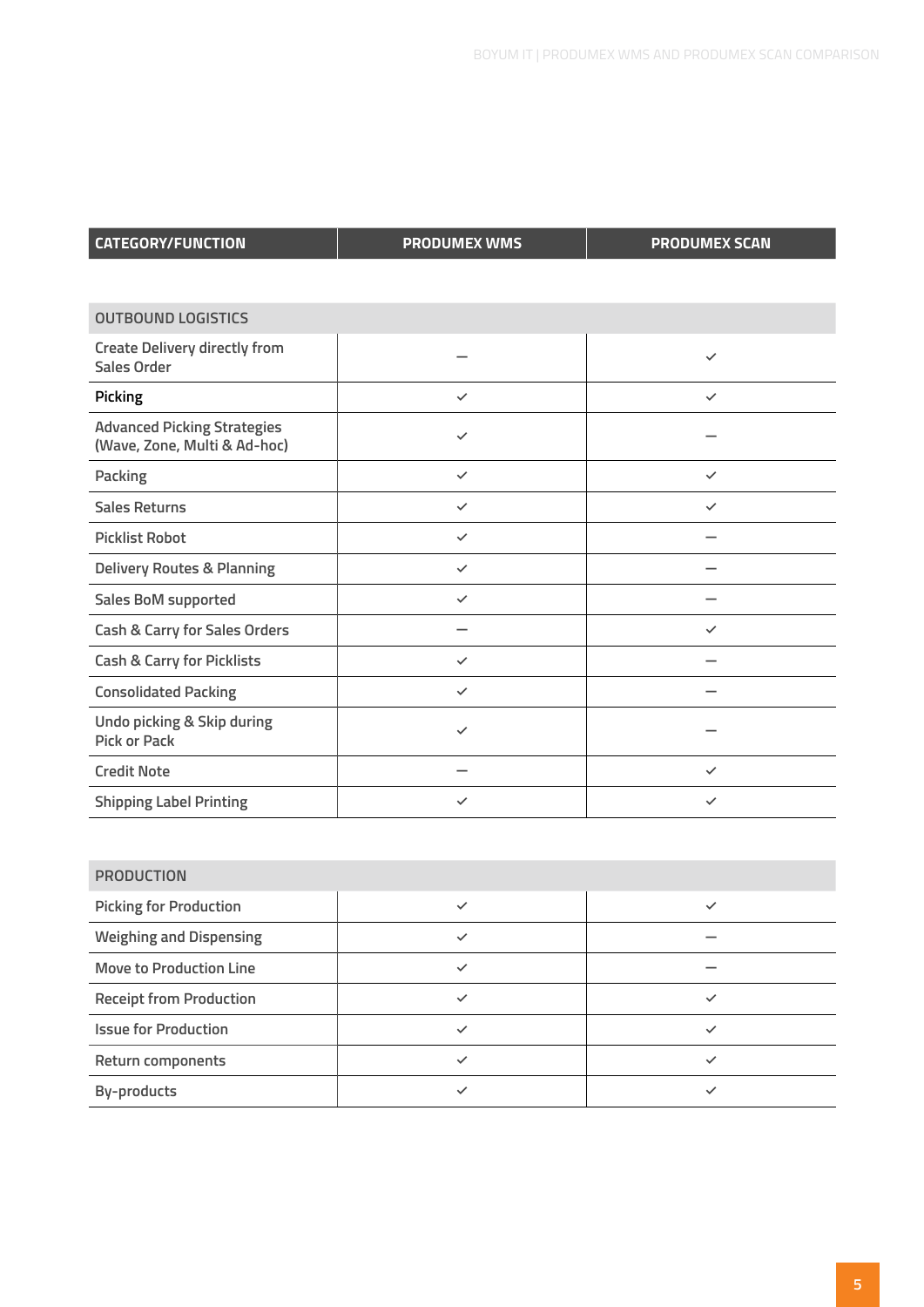| <b>CATEGORY/FUNCTION</b> |  |
|--------------------------|--|
|--------------------------|--|

**CATEGORY/FUNCTIONAL PRODUMEX SCAN** 

| <b>INVENTORY MANAGEMENT</b>                        |              |              |
|----------------------------------------------------|--------------|--------------|
| Bin to Bin (Ad Hoc and Planned)                    | $\checkmark$ | $\checkmark$ |
| <b>Warehouse Transfer Requests</b>                 | ✓            | $\checkmark$ |
| <b>Warehouse Transfer Requests</b>                 | $\checkmark$ | $\checkmark$ |
| <b>Goods Receipt</b>                               | $\checkmark$ | $\checkmark$ |
| <b>Goods Issues</b>                                | $\checkmark$ | $\checkmark$ |
| <b>Cycle Counting</b>                              | $\checkmark$ | $\checkmark$ |
| Replenishment                                      | $\checkmark$ | $\checkmark$ |
| <b>Detailed Traceability</b>                       | ✓            | $\checkmark$ |
| <b>Detailed Transaction History</b>                | $\checkmark$ |              |
| <b>Bulk Ingredients &amp; Liquid</b><br>Management | $\checkmark$ |              |
| <b>Inventory Locking</b><br>(Advanced Allocation)  | $\checkmark$ |              |
| <b>IQuality Management</b>                         | $\checkmark$ |              |
| <b>Catch Weight Management</b>                     | $\checkmark$ |              |
| <b>Logistic Carrier Management</b>                 | $\checkmark$ |              |
| Returnable Item Management                         | $\checkmark$ |              |

| <b>QUALITY MANAGEMENT</b>          |  |   |
|------------------------------------|--|---|
| <b>Quality status on inventory</b> |  |   |
| <b>Audit Trail</b>                 |  |   |
| Reasons                            |  | _ |

| <b>ED</b>                    |  |
|------------------------------|--|
| <b>EDI Interface Monitor</b> |  |
| Message Types (.xml & .csv)  |  |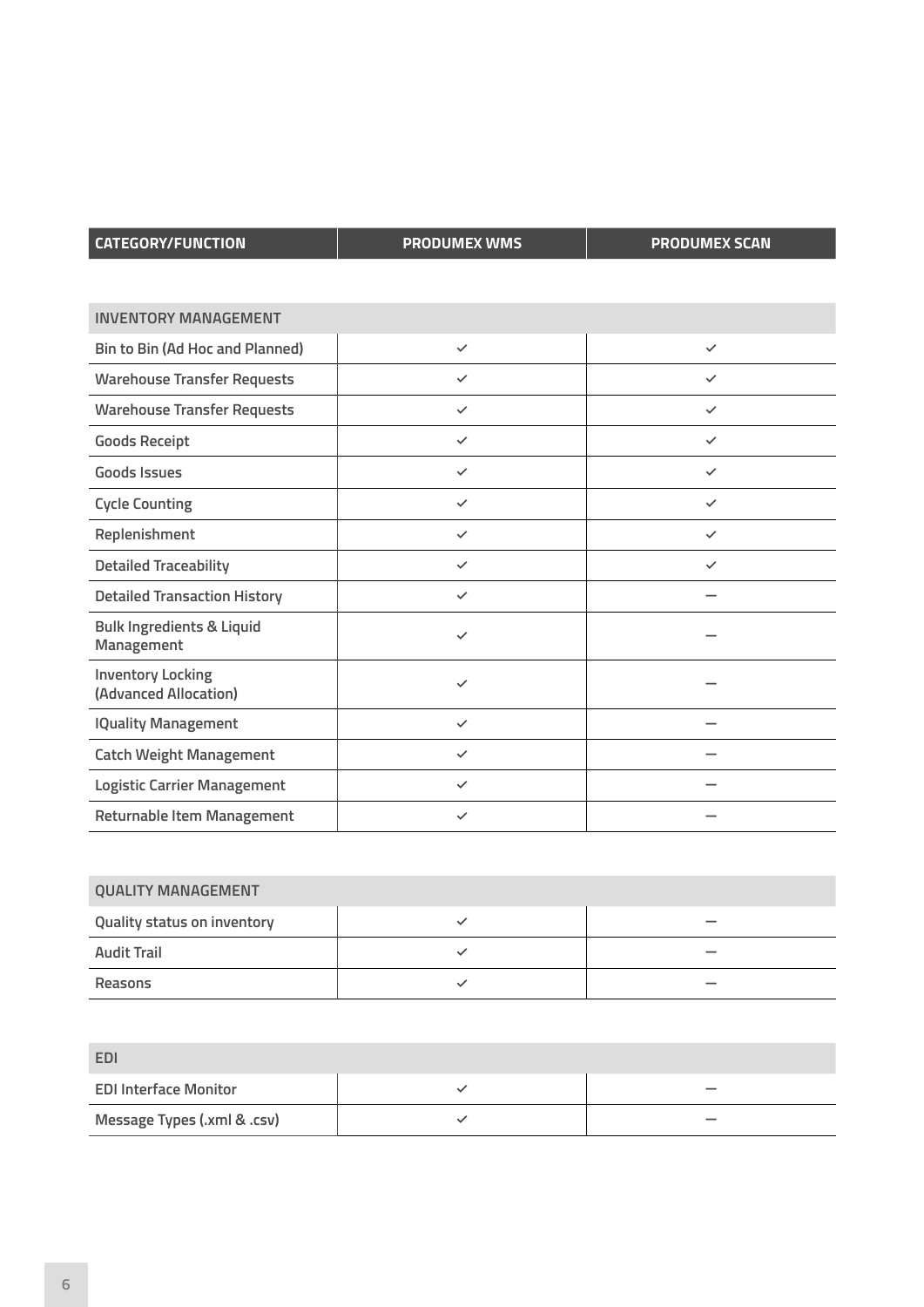| <b>CATEGORY/FUNCTION</b> | <b>PRODUMEX WMS</b> | <b>PRODUMEX SCAN</b> |
|--------------------------|---------------------|----------------------|
|                          |                     |                      |

| <b>3PL PROCESSING</b> |
|-----------------------|
|-----------------------|

| <b>Organizational Configuration</b>            |  |
|------------------------------------------------|--|
| <b>3PL Inventory Transactions</b><br>Invoicing |  |
| <b>3PL Inventory Storage Cost</b><br>Invoicing |  |

#### **LICENSE TYPES**

| Admin user                                      |  |
|-------------------------------------------------|--|
| Mobile terminal user                            |  |
| <b>Fixed terminal user</b><br>(Packing Station) |  |
| Extra modules (per module)                      |  |